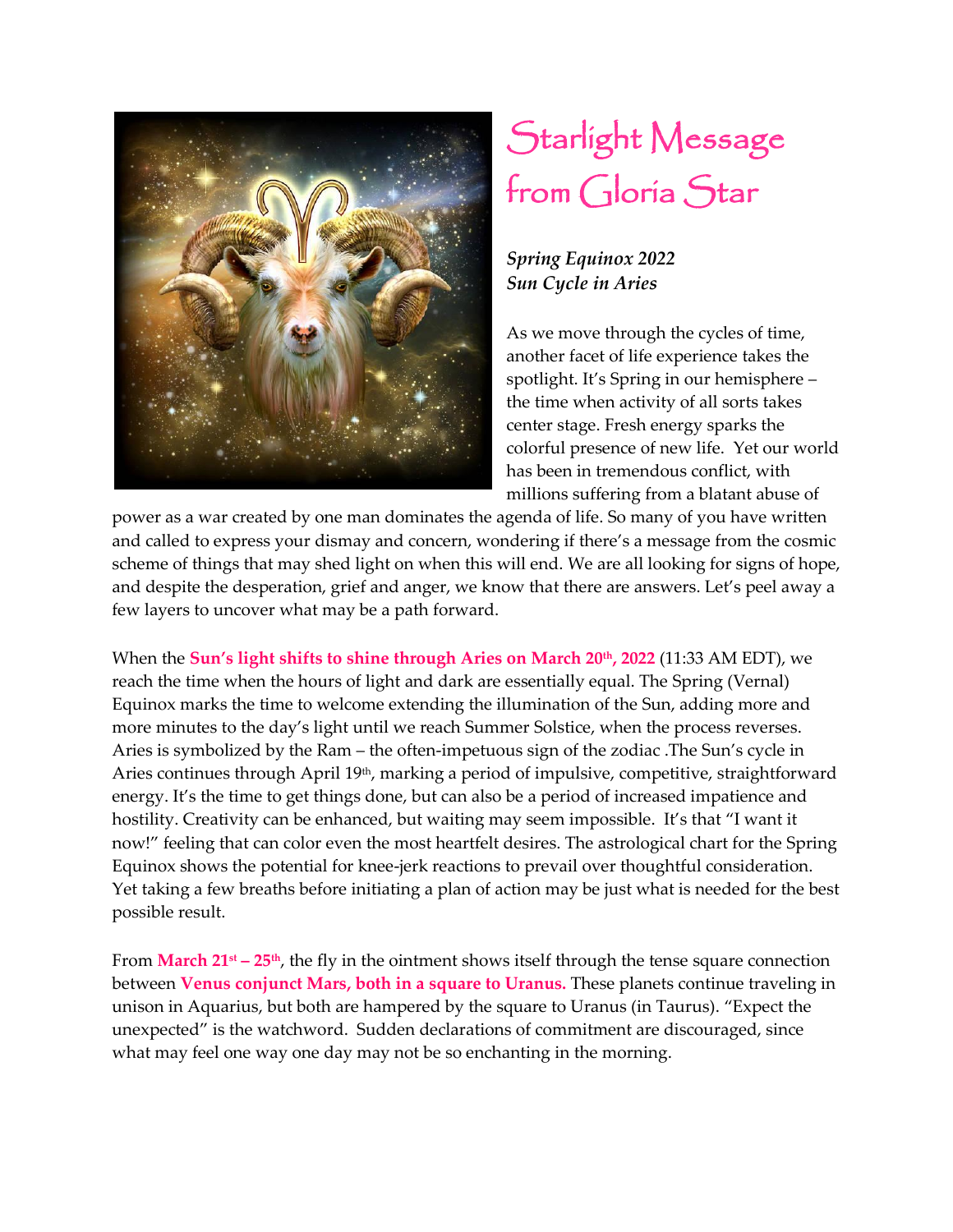By March 28<sup>th</sup>, Venus has disengaged from Mars, but then moves into a conjunction to Saturn. Talk about cold water! This pairing brings forward the inescapable reality of the costs of actions that have been taken already, and the potential for selfish motives to have costly results. This is further emphasized by the conjunction of Mars joining Saturn on April 4th. Controlled, focused l action accomplishes the best results during the early days of April. Watch the global economic indicators during the last ten days of March and first week of April, and make careful choices with finances. Waiting may become a valuable option.

It's the **New Moon in Aries on April 1st** (2:24 AM EDT) adding momentum and aiding a fresh plan of action. Taking a different path may be helpful, and it's also time to explore the results of recent choices to determine what might be successful. While Aries is not necessarily focused on long-term results, immediate response to changing circumstances can open the way for a breakthrough. Another factor at play is the cycle of **Saturn in Aquarius in a square to the Nodes of the Moon from April 1st – 17**th, when we all have an opportunity to release what is no longer working toward our best interests. It's a time when karma makes itself known. The question is: "What is the best course of action now?" Do we dredge up unresolved simmering resentments and attachments from the past, or choose to eliminate what is no longer in harmony with our highest needs?

The long-awaited **conjunction between bountiful Jupiter and compassionate Neptune in Pisces peaks on April 12th** . Since these two planets are slow-moving, the influence of this powerful pair can extend for a long time to come. Jupiter Neptune marks a period when humanitarian outreach can be highly effective and significant. Take some time to get in touch with the best ways you can be of service to the needs of the Collective. Look close to home, too. While larger endeavors may call out, the small gestures of kindness and good will are also

amplified during this time. If you can, share your talents, or be part of supporting **our contract of supporting** others whose efforts inspire you. It's time to trust, but it is not a time to blindly follow. Listening to the voice of your Higher Self is your best option always, and you can reinforce that spiritual strength during the Jupiter-Neptune conjunction. This conjunction is strongest from April 4<sup>th</sup> – 21<sup>st</sup>.

The Sabian Symbol for the zodiac degree of the Jupiter-Saturn conjunction is: **"THE TINY ISLAND SEEMS LOST IN THE BROAD OCEAN, BUT ITS HAPPY INHABITANTS HAVE CREATED A GREAT WORLD ALL THEIR OWN."** This image seems especially significant during this period of intense crisis in our world. What is your experience when you envision this Sabian Symbol?

**The Full Moon in Libra on April 16th** (2:55 PM EDT) occurs while Jupiter and Neptune are still joined together. An excellent time to share with those you love, take time to embrace what you truly hold dear. Let gratitude shape your own generosity. This particular Full Moon stresses the